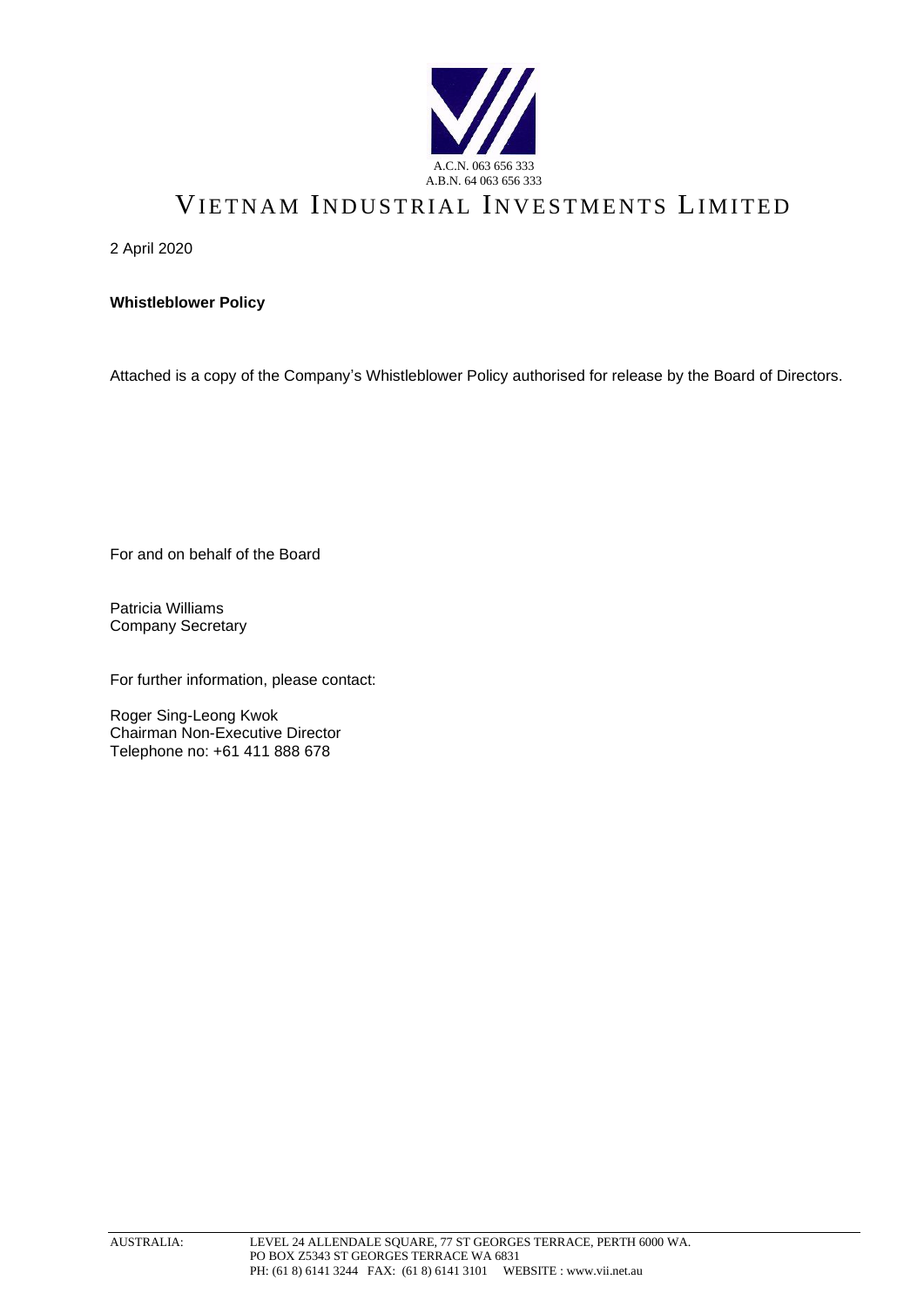

## **Vietnam Industrial Investments Limited and all related entities within VII Group**

#### **WHISTLEBLOWER POLICY**

#### **1 Introduction**

At VII, we are guided by our VII Group values. These values are the foundation how we behave and interact with each other, suppliers, shareholders and other stakeholders. Together our values reflect the priorities of the business and provide guidance in decision making.

VII's Code of Conduct and other policies have been developed to align with our values to ensure that we observe the highest standards of fair dealings, honesty and integrity in our business activities.

Our Whistleblower Policy (this Policy) has been put in place to ensure employees and other Disclosers can raise concerns regarding any misconduct or improper state of affairs or circumstances (including unethical, illegal, corrupt or other inappropriate conduct) without being subject to victimisation, harassment or discriminatory treatment.

#### **2 Purpose**

This Policy aims to:

- Encourage Whistleblowers to report an issue if they reasonably believe some has engaged in serious wrongdoing;
- Outline how VII will deal with whistleblowing reports; and
- Set out the avenues available to Whistleblowers to report serous wrongdoing to VII. Whilst it is generally expected that these issues will be raised through the normal channels of line management, reporting by other avenues may be appropriate or necessary in certain situations.

#### **3 Who does this Policy apply to?**

This Policy applies to "Whistleblowers" who are any of the following with respect to all entities within VII Group:

- Employees;
- Directors:
- Officers;
- Contractors (including employees of contractors);
- Suppliers (including employees of suppliers);
- Associates;
- Consultants; and
- Relatives, dependants, spouses or dependents of a spouse of any of the above.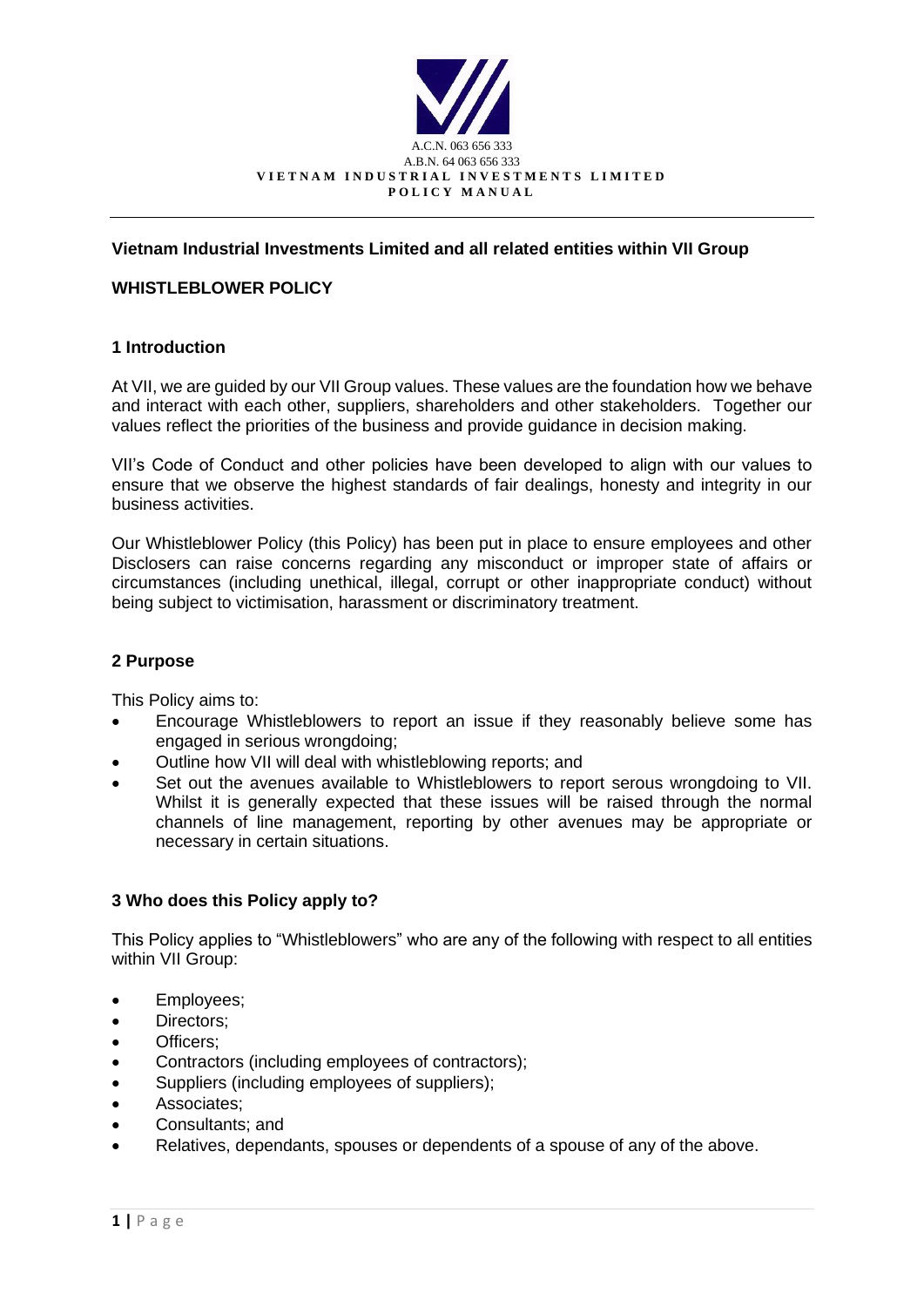

#### **4 Matters that should be reported**

Any matter that a Whistleblower has reasonable grounds to believe is misconduct or an improper state of affairs or circumstances, is in breach of VII's policies, the law should be reported in accordance with this Policy. Please note that personal work related grievances are excluded from this Policy and will be handled under the Grievance Policy.

Reportable matters include any conduct that involves:

- Dishonest behaviour;
- Fraudulent activity;
- Unlawful, corrupt, or irregular use of company funds or practices;
- Illegal activities (including theft, dealing in or use of illicit drugs, violence or threatened violence and criminal damage against property);
- Unethical behaviour, including anything that would breach VII's Code of Conduct;
- Improper or misleading accounting or financial reporting practices;
- Breach of the Corporations Act 2001;
- Behaviour that is oppressive, discriminatory or grossly negligent;
- Abuse of authority;
- An unsafe work-practice;
- Any behaviour that poses a serious risk to the health and safety of any person at the workplace;
- A serious risk to public health, public safety or the environment; or
- Any other conduct which may cause loss to VII or be otherwise detrimental to the interests of VII.

#### **4.1 Personal Work-Related Grievances**

Personal work related grievances are not covered under this Policy and should be reported to your line manager or Human Resources representative in accordance with the Grievance Policy.

However, it does not include:

- Any conduct that would be considered victimisation of an individual because they have made, may have made, or propose to make a report under this Policy; or
- A matter that would have significant implications for any VII Group company.

#### **5 Responsibility to report**

The VII Group relies on its employees and Whistleblowers to help maintain and grow its culture of honest and ethical behaviour. It is therefore expected that any Disclosure who becomes aware of such conduct will make a report.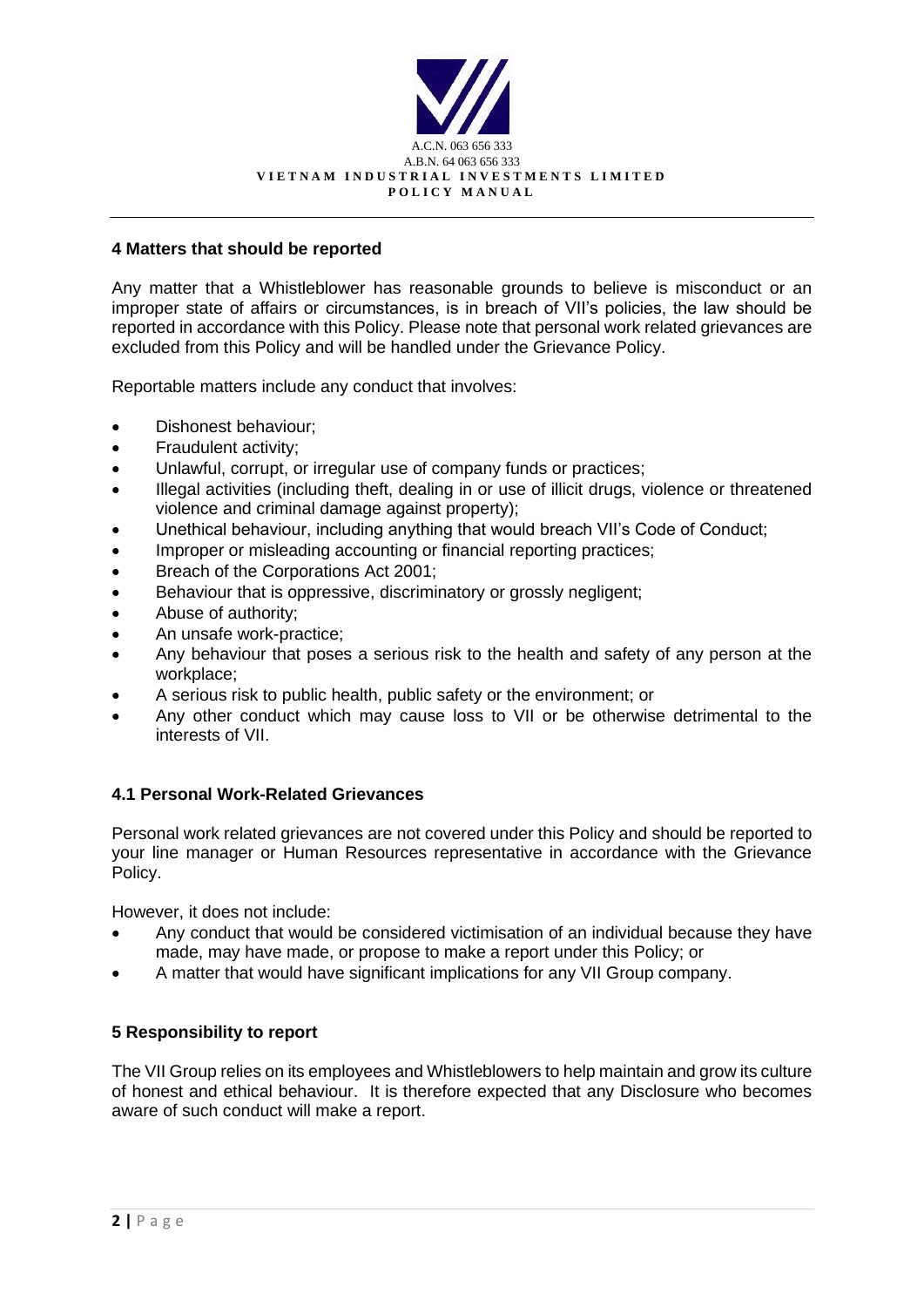

## **6 Making a report**

## **6.1 Internal Reporting for Employees**

Employees should first report any matters of concern to their direct line manager or human resources advisor. In many cases, this should be satisfactorily addressed your concern.

Where this is not appropriate where the person making a report does not feel comfortable making an internal report, or any internal report is made however no action is taken within a reasonable time, the report can be made to the General Director.

#### **6.2 External Reporting**

Eligible Whistleblower can make protected disclosures to:

- Chairman of the Board of Management of your Company or the VII Chairman of the Board of Directors (Phone: +618 6141 3244);
- the Australian Securities and Investment Commission; or
- an external auditor of the Company.

Where appropriate, VII will provide feedback to the Whistleblower regarding the investigation's progress and/or outcome (subject to considerations of the privacy of those against whom allegations are made).

#### **6.3 Investigation**

The Chief Executive Officer (CEO) will assign a Whistleblower Investigation Officer (WIO) (or the Company Secretary) with the responsibility for carrying out a thorough investigation of any protected disclosure. In any event that the CEO is the subject of the disclosure, the Chairman of the Audit Committee will appoint a WIO.

The investigation will be conducted in an objective and fair manner, and otherwise as is reasonable and appropriate having regard to the nature of the Reportable Conduct and the circumstances. While the particular investigation process and inquiries adopted will be determined by the nature and substance of their report, in general, as soon as practicable upon receipt of the report, if the report is not anonymous, the WIO will contact you to discuss the investigation process including who may be contacted and other matters as are relevant to the investigation. Where a report is submitted anonymously, VII will conduct the investigation and its inquiries based on the information provided to it. Recommended corrective actions will be taken and implemented.

To enable improper conduct to be properly investigated and addressed by VII, it is recommended that the Discloser contain the following information:

- that the disclosure is being made pursuant to this Policy;
- the nature of the improper conduct and when it occurred or is likely to occur;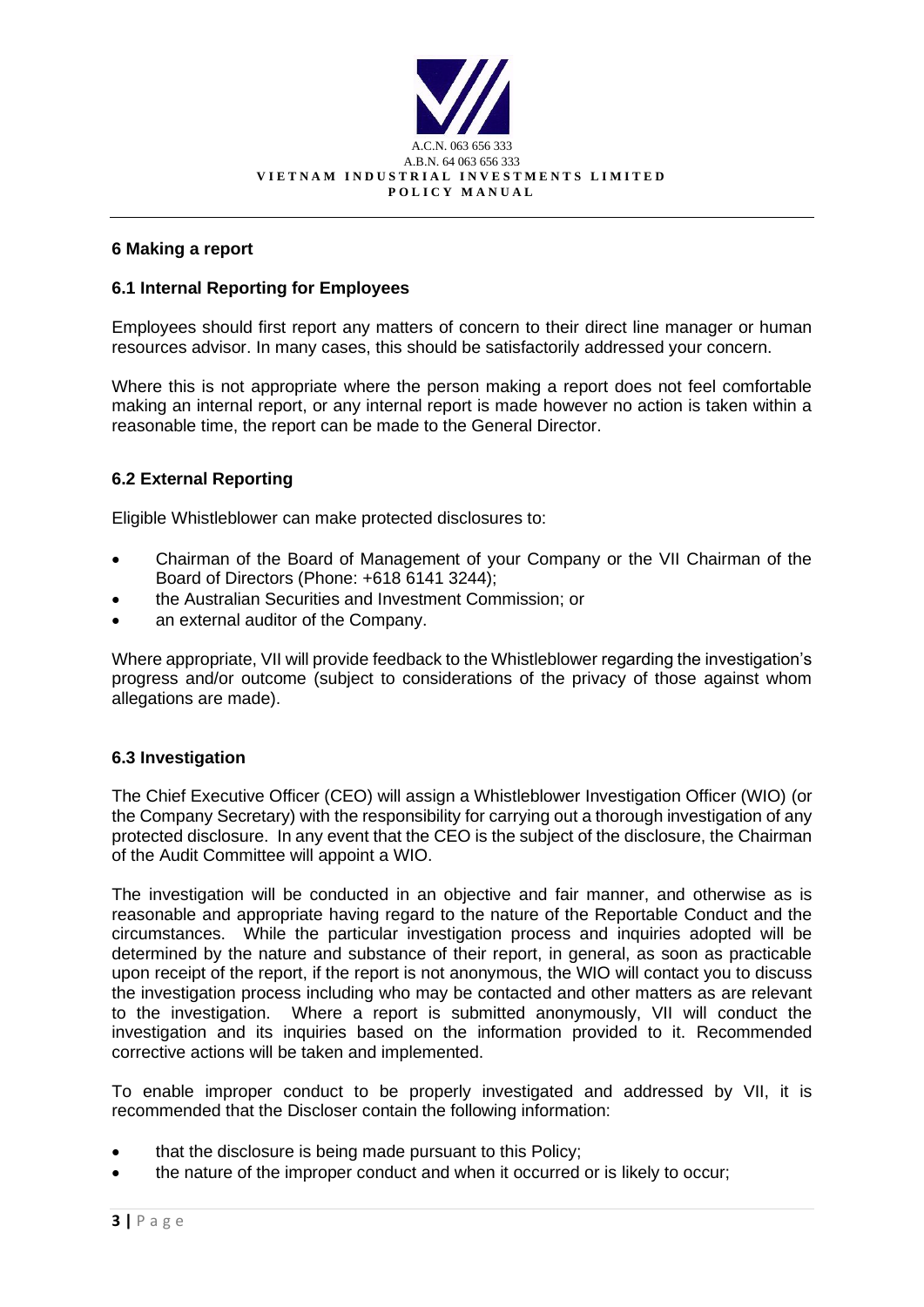

- the name (s) of people involved in the improper conduct; and
- any material support the matters raised such as documents, emails or the names of potential witnesses.

# **7 Support and Protection**

A Whistleblower will not be subject to any civil, criminal or disciplinary action for making a report that this covered by this Policy or for participating in any subsequent investigation by VII Group company.

No employee, officer or contractor of VII Group company may engage in detrimental conduct against a Whistleblower who has made or proposes to make a report in accordance with this Policy, because of such report or proposed report.

All reasonable steps will be taken to ensure that a Whistleblower will not be subject to any form of victimisation, discrimination, harassment, demotion, dismissal or prejudice, because they have made a report. However, this Policy will not protect the Whistleblower if they are also involved in or connected to the misconduct or illegal activities that are the subject of a report.

## *Anonymous Reporting*

A report can be made anonymously. However, it may be difficult for VII to properly investigate or take other action to address these matters disclosed in anonymous report. In circumstances where the Whistleblower has not consented to the disclosure of their identity, the matter may be referred for investigation, but the WIO will be required to take all reasonable steps to reduce the risk that the discloser will be identified as a result of the investigation.

Information about a Whistleblower's identity and information that is likely to lead to the identification of the Whistleblower may disclosed to ASIC, solicitor or the Whistleblower consents.

#### *Support for Disclosers*

VII is committed to protecting an individual from personal disadvantage as a result of making a disclosure. Such protections are an essential element of creating an environment in which all individuals are comfortable reporting any improper conduct internally.

The whistleblower protections are set out in Part 9.4AAA the *Corporations Act 2001* (Corporations Act) to provide greater protections for whistleblowers who report misconduct about companies and company officers.

#### *Person Implicated*

A person purporting to be a protected whistleblower who is implicated in any improper conduct may not be entitled to all the protections conferred in this Policy. If you are engaged in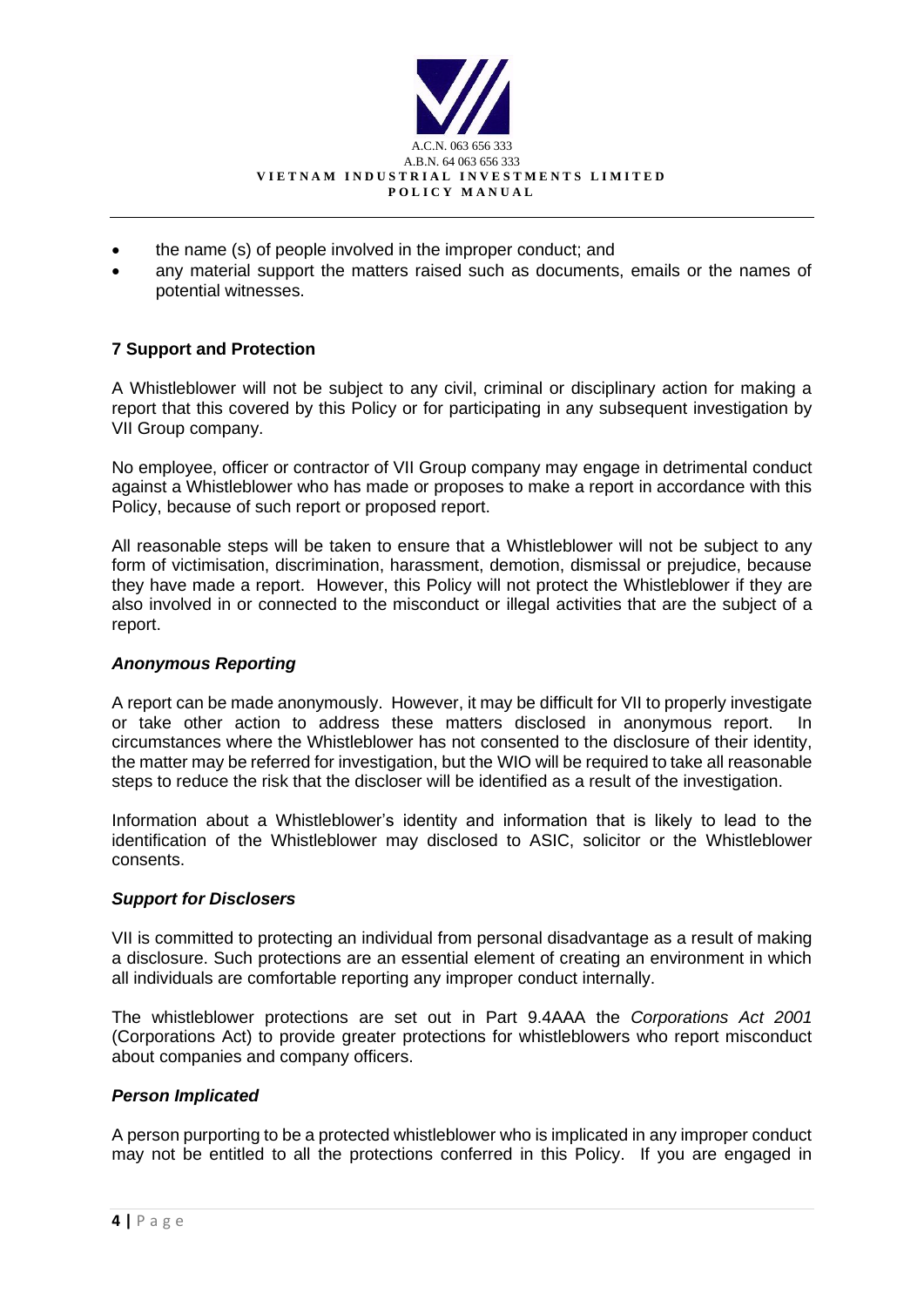

improper conduct, you may want to consider seeking independent advice in relation to your liability and the protections that may or may not be available to you if you make a disclosure.

## **8 Group Reporting Procedures**

Line Manager and/or Human Resources Manager will report to the General Director on the number and type of whistleblower incident reports half-yearly and annually, to enable VII to address any issues at a subsidiary level/Group level.

The WIO will keep detailed records of all interviews conducted and all records reviewed which affect the outcome of the investigation.

These reports will be made on a 'no names' basis, maintaining the confidentiality of the matters raised under this Policy.

The Audit Committee will receive copies of all the whistleblower reports at least quarterly reports from General Manager/WIO. Any serious and/or material Reportable Conduct will be immediately referred to the Chairman of the Audit Committee. The whistleblower reports should include information on:

- the number and nature of disclosures made in the last quarter;
- the status of any investigations underway; and
- the outcomes of any investigations completed and actions taken as a result of those investigations.

The Board should be informed of material incidents reported under this Policy as these may be indicative of issues with the culture of the organisation and may include any information that may be materially price sensitive in accordance with VII's Disclosure Policy.

#### **9 VII Whitleblower Policy with the whistleblower laws**

#### **Australian whistleblower laws**

By making a disclosure in accordance with this policy, you may be protected under the Australian whistleblower laws. While this policy principally deals with internal disclosures, the Australian whistleblower laws also protect some types of disclosure made to external parties (such as to legal representatives, the Australian Securities and Investments Commission, the Australian Commissioner of Taxation). VII will treat any disclosures made to those parties in accordance with this policy.

For more information about these laws, see the information available on the ASIC website and the ATO website.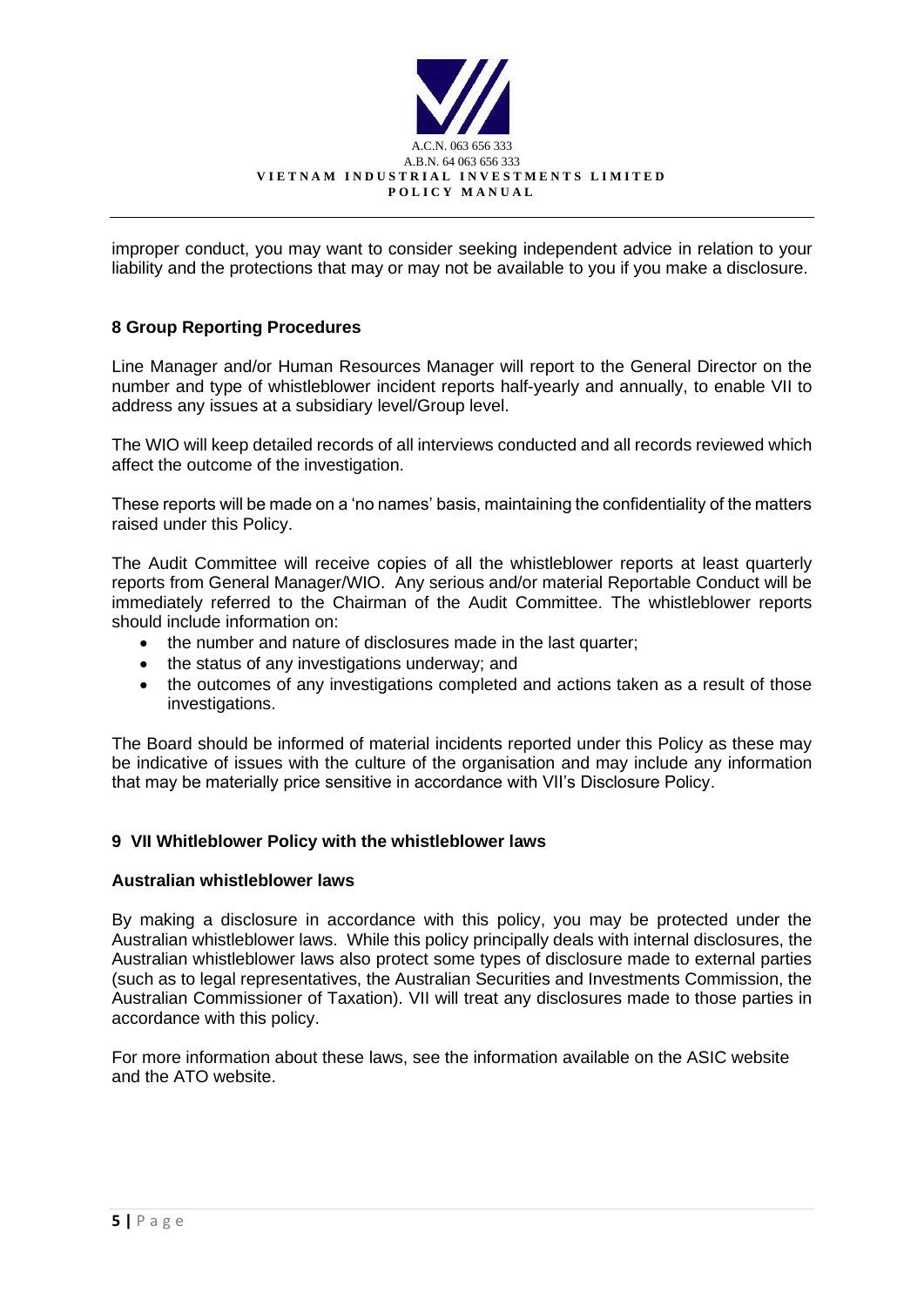

#### **Whistleblower laws outside Australia**

Given the diversified nature of VII operations, subsidiaries should adopt their own whistleblower policy which is appropriate for the requirements of their activities and must be in line with the VII Group policy.

Investigation and Reporting procedures will be followed as to sections 6 and 8 above.

If you are a subsidiary officer, employee or contractor based outside Australia, you may also have protection under whistleblower laws in the country in which you are based but may also be subject to additional obligations.

Human Resources of Group companies should provide training to line managers and employees once a year regarding the Group's whistleblower policy and its reporting procedures.

#### **10 Consequences for non-compliance with policy**

Any breach of this policy by an officer, employee or contractor will be taken seriously by VII, and may be the subject of a separate investigation and/or disciplinary action.

A breach of this policy may also amount to a civil or criminal contravention under the Australian whistleblower laws, giving rise to significant penalties.

#### **11 Review of the policy**

This Policy will be reviewed on every two years to ensure it is consistent with relevant laws and the changing nature of the organisation. This Policy may be amended, withdrawn or replaced from time to time at the sole discretion of VII.

#### **Approved by: VII Board of Directors**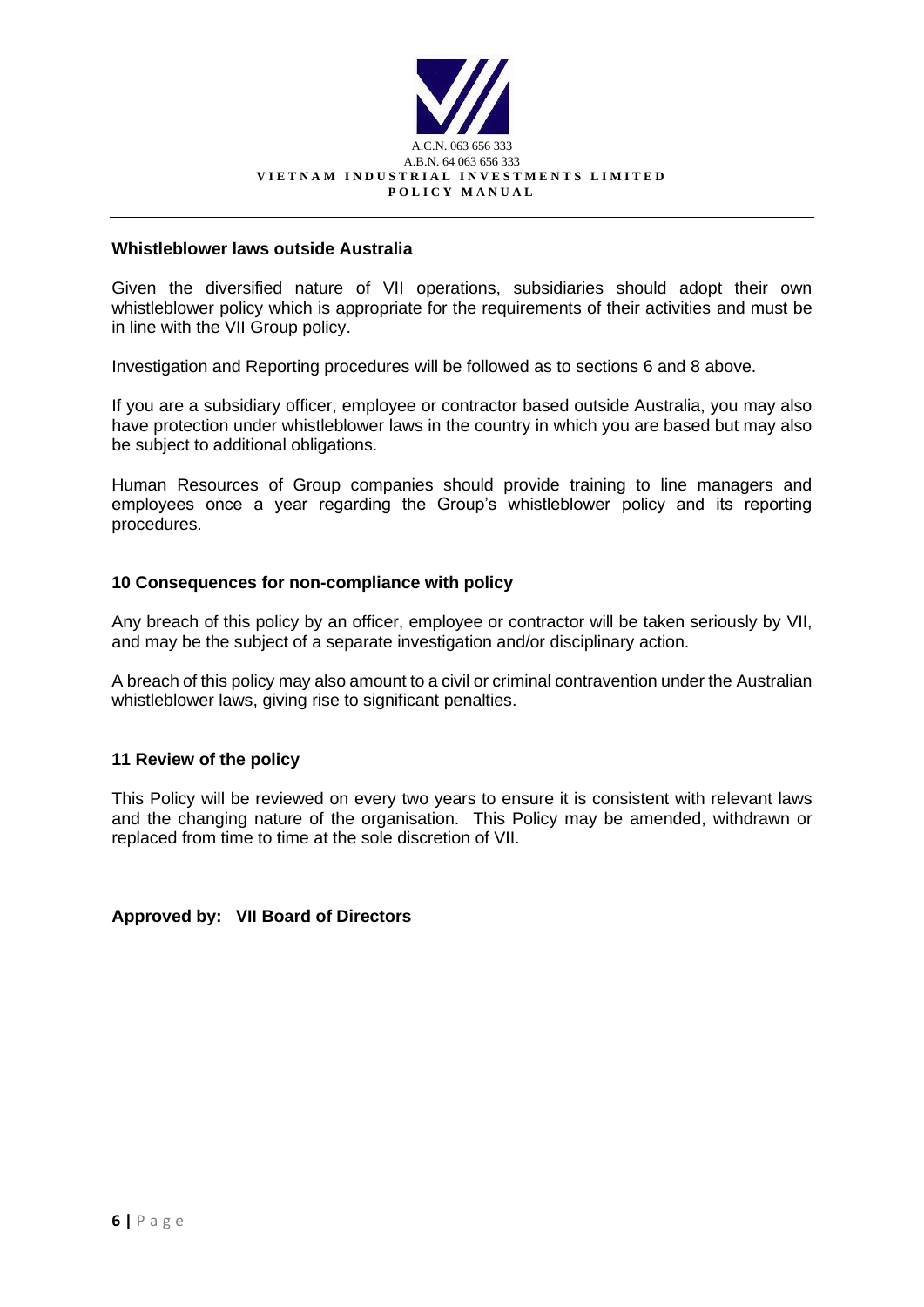

# **Disclosure Form**

| Item A: Consent |                                                                                                                                         |  |  |
|-----------------|-----------------------------------------------------------------------------------------------------------------------------------------|--|--|
|                 | I consent to my identity being shared in relation to this disclosure; or                                                                |  |  |
|                 | I wish for my identity to remain anonymous<br>(If you wish to remain anonymous, you do not need to complete section B and<br>Section C) |  |  |
|                 | I consent to being contacted about my disclosure<br>(If so, please complete Section C)                                                  |  |  |
|                 | I wish to receive updates about my disclosure<br>(If so, please complete Section C)                                                     |  |  |

 $\overline{(\checkmark)}$  – tick applicable box above.

| Item B: Personal Details |  |
|--------------------------|--|
| Name:                    |  |
|                          |  |
| Address:                 |  |
| VII subsidiary name:     |  |
| Role/Position:           |  |

| Item C: Contact Details   |                                     |
|---------------------------|-------------------------------------|
| Telephone number:         |                                     |
| Email address:            |                                     |
| Preferred contact method: | Phone<br>Email<br>Mail<br>In person |
| Best time to contact you: |                                     |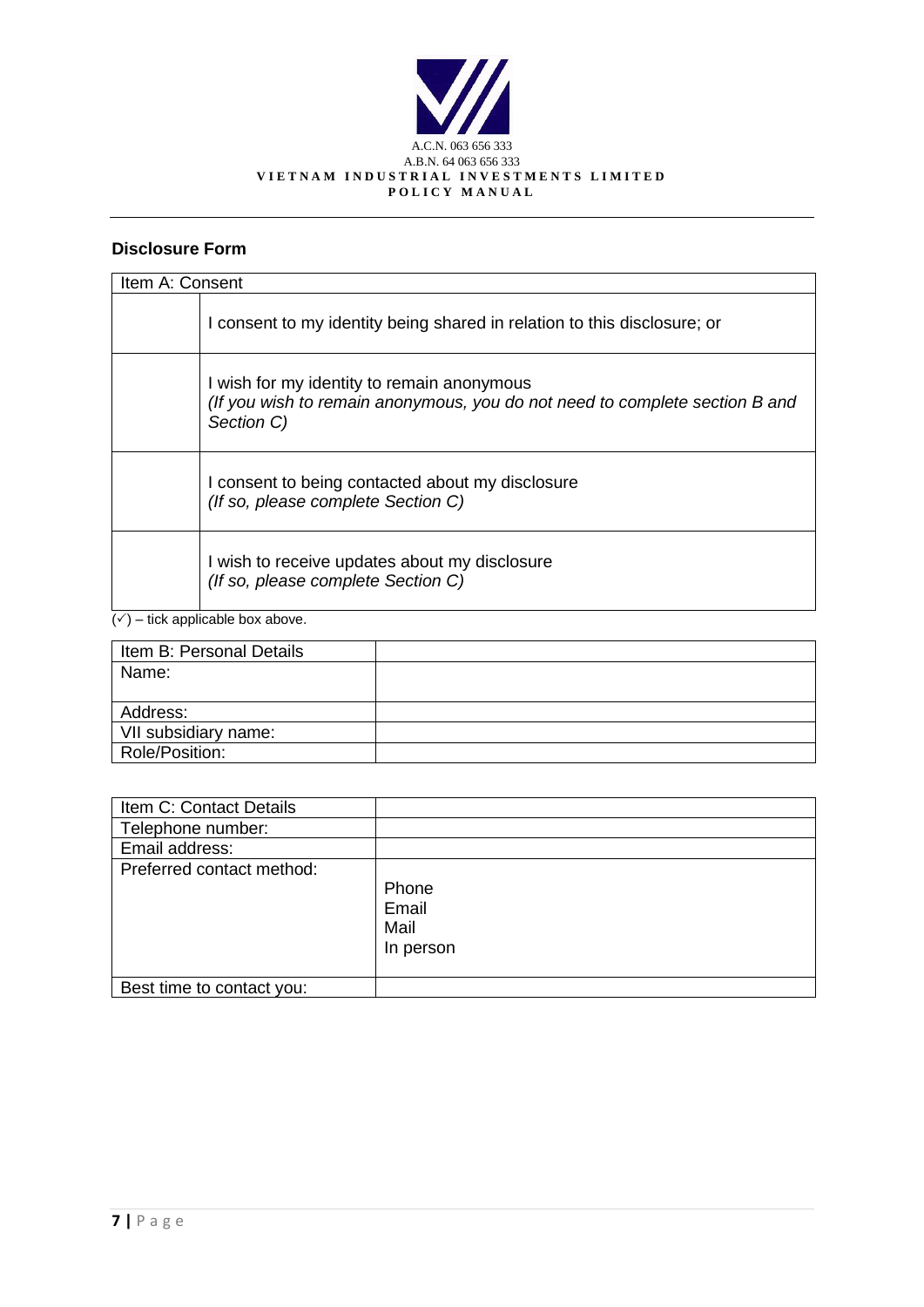

# **Disclosure Form**

|                | Item D - Disclosure                          |  |  |  |  |
|----------------|----------------------------------------------|--|--|--|--|
| $\overline{1}$ | A description of your concerns, including:   |  |  |  |  |
|                | Location                                     |  |  |  |  |
|                | <b>Time</b>                                  |  |  |  |  |
|                | Persons involved                             |  |  |  |  |
|                |                                              |  |  |  |  |
|                |                                              |  |  |  |  |
| 2              | How did you become aware of the situation?   |  |  |  |  |
|                |                                              |  |  |  |  |
|                |                                              |  |  |  |  |
|                |                                              |  |  |  |  |
|                |                                              |  |  |  |  |
|                |                                              |  |  |  |  |
|                |                                              |  |  |  |  |
|                |                                              |  |  |  |  |
| 3              | Who was involved in the conduct, including   |  |  |  |  |
|                | any names, departments and position?         |  |  |  |  |
|                |                                              |  |  |  |  |
|                |                                              |  |  |  |  |
|                |                                              |  |  |  |  |
|                |                                              |  |  |  |  |
|                |                                              |  |  |  |  |
| $\overline{4}$ | Does anyone else know about the matters      |  |  |  |  |
|                | you are concerned about?                     |  |  |  |  |
|                | (If yes, please describe any steps you have  |  |  |  |  |
|                | taken to report or resolve your concern and  |  |  |  |  |
|                | the outcome, if applicable)                  |  |  |  |  |
|                |                                              |  |  |  |  |
| 5              | Do you have any concerns about you or any    |  |  |  |  |
|                | other person being discriminated against or  |  |  |  |  |
|                | unfairly treated because of this disclosure? |  |  |  |  |
|                |                                              |  |  |  |  |
|                |                                              |  |  |  |  |
|                |                                              |  |  |  |  |
|                |                                              |  |  |  |  |
| 6              | Do you think the reported conduct might      |  |  |  |  |
|                | happen again?                                |  |  |  |  |
|                |                                              |  |  |  |  |
|                |                                              |  |  |  |  |
|                |                                              |  |  |  |  |
|                |                                              |  |  |  |  |
|                |                                              |  |  |  |  |